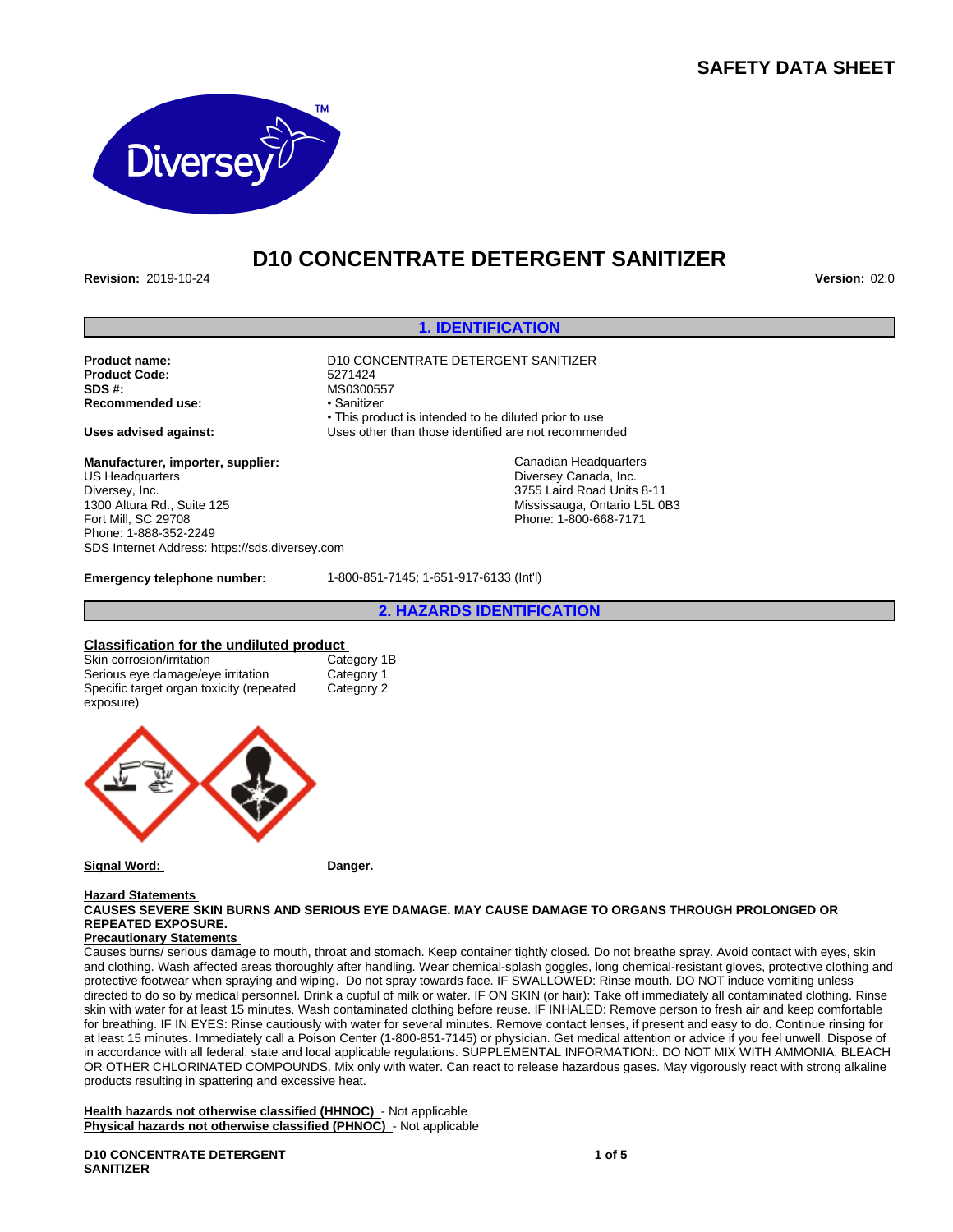#### **Classification for the diluted product** @ 1:62.5

This product, when diluted as stated on the label, is not classified as hazardous according to OSHA 29CFR 1910.1200 (HazCom 2012-GHS) and Canadian Hazardous Products Regulations (HPR) (WHMIS 2015-GHS).

### **Hazard and Precautionary Statements**

None required.

### **3. COMPOSITION/INFORMATION ON INGREDIENTS**

### **Classified Ingredients**

| Ingredient(s)                             | CAS#       | Weight %     |
|-------------------------------------------|------------|--------------|
| Di-n-alkyl dimethyl ammonium chloride     | 68424-95-3 | $-5%$        |
| Alcohol, C9-C11, ethoxylated              | 68439-46-3 | $-5%$        |
| n-alkyl dimethyl benzyl ammonium chloride | 68424-85-1 | $-5%$        |
| Tetrasodium salt of EDTA                  | 64-02-8    | $-5%$        |
| Ethyl alcohol                             | 64-17-5    | $0.5 - 1.5%$ |

\*Exact percentages are being withheld as trade secret information

## **4. FIRST AID MEASURES**

### **Undiluted Product:**

**Eyes:** IF IN EYES: Rinse cautiously with water for several minutes. Remove contact lenses, if present and easy to do. Continue rinsing for at least 15 minutes.

Skin: IF ON SKIN (or hair): Take off immediately all contaminated clothing. Rinse skin with water for at least 15 minutes.

**Inhalation:** IF INHALED: Remove person to fresh air and keep comfortable for breathing.

**Ingestion:** IF SWALLOWED: Rinse mouth. DO NOT induce vomiting unless directed to do so by medical personnel. Drink a cupful of milk or water.

**Most Important Symptoms/Effects:** Burning.

**Immediate medical attention and special treatment needed** Not applicable.

**Aggravated Medical Conditions:** Individuals with chronic respiratory disorders such as asthma, chronic bronchitis, emphysema, etc., may be more susceptible to irritating effects.

### **Diluted Product:**

**Eyes:** Rinse with plenty of water. **Skin:** No specific first aid measures are required **Inhalation:** No specific first aid measures are required **Ingestion:** IF SWALLOWED: Call a Poison Center (1-800-851-7145) or doctor/physician if you feel unwell.

### **5. FIRE-FIGHTING MEASURES**

**Specific methods:** No special methods required<br> **Suitable extinguishing media:** The product is not flammable

The product is not flammable. Extinguish fire using agent suitable for surrounding fire.

**Special protective equipment for firefighters:** As in any fire, wear self-contained breathing apparatus pressure-demand, MSHA/NIOSH (approved or equivalent) and full protective gear.

**Extinguishing media which must not be used for safety reasons:** No information available.

### **6. ACCIDENTAL RELEASE MEASURES**

**Environmental precautions and clean-up methods:**

**Personal precautions:** Put on appropriate personal protective equipment (see Section 8.). Clean-up methods - large spillage. Absorb spill with inert material (e.g. dry sand or earth), then place in a chemical waste container. Use a water rinse for final clean-up.

### **7. HANDLING AND STORAGE**

**Handling:** Avoid contact with skin, eyes and clothing. Wash thoroughly after handling. Do not taste or swallow. Product residue may remain on/in empty containers. All precautions for handling the product must be used in handling the empty container and residue. Avoid breathing vapors or mists. Use only with adequate ventilation. Remove and wash contaminated clothing and footwear before re-use. Mix only with water. DO NOT MIX WITH BLEACH OR ANY OTHER PRODUCT OR CHEMICAL. Can react to release chlorine gas.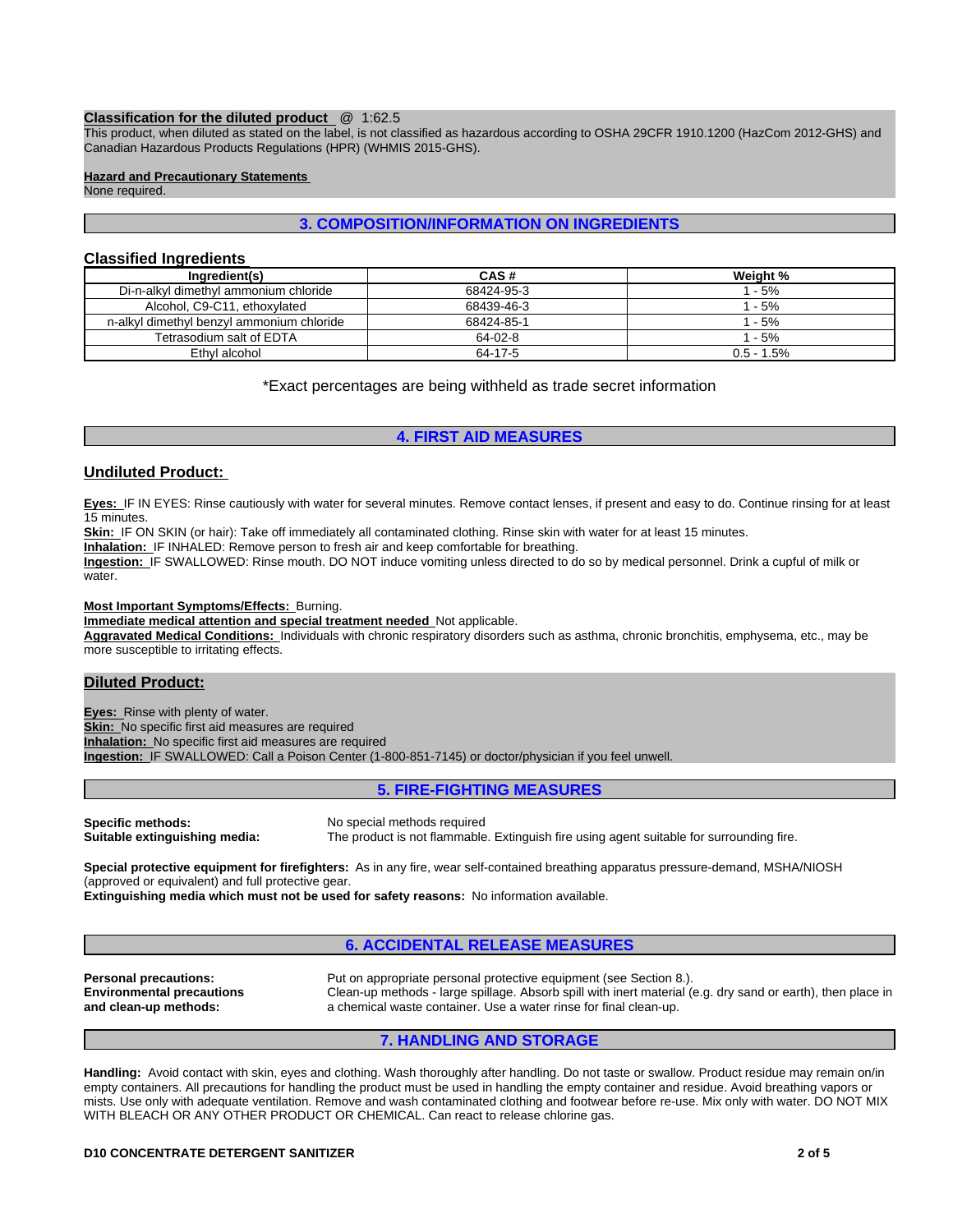**Storage:** Keep tightly closed in a dry, cool and well-ventilated place. **Aerosol Level (if applicable) :** Not applicable.

### **8. EXPOSURE CONTROLS / PERSONAL PROTECTION**

#### **Exposure Guidelines:** .

| Ingredient(s)                              | $\cdots$<br>$\mathbf{v}$    | <b>ACGIH</b>                   | <b>OSHA</b>               |
|--------------------------------------------|-----------------------------|--------------------------------|---------------------------|
| Ethyl<br>l alcohol<br>$\sim$ $\sim$ $\sim$ | $\rightarrow$<br>64-<br>. . | $20 - 1$<br>1000 ppm<br>ISIEL' | (TWA)<br>$1000$ ppm       |
|                                            |                             |                                | (TWA)<br>1900 ma/m $^3\,$ |

#### **Undiluted Product:**

#### **Engineering measures to reduce exposure:**

Good general ventilation should be sufficient to control airborne levels. Respiratory protection is not required if good ventilation is maintained.

#### **Personal Protective Equipment**

| Eye protection:                | Chemical-splash goggles.                                                                                                                                                                                                                                 |
|--------------------------------|----------------------------------------------------------------------------------------------------------------------------------------------------------------------------------------------------------------------------------------------------------|
| Hand protection:               | Chemical-resistant gloves.                                                                                                                                                                                                                               |
| Skin and body protection:      | If major exposure is possible, wear suitable protective clothing and footwear.                                                                                                                                                                           |
| <b>Respiratory protection:</b> | In case of insufficient ventilation wear suitable respiratory equipment. A respiratory protection program<br>that meets OSHA's 29 CFR 1910.134 and ANSI Z88.2 requirements must be followed whenever<br>workplace conditions warrant a respirator's use. |
| <b>Hygiene measures:</b>       | Handle in accordance with good industrial hygiene and safety practice.                                                                                                                                                                                   |
|                                |                                                                                                                                                                                                                                                          |

#### **Diluted Product:**

**Engineering measures to reduce exposure:** Good general ventilation should be sufficient to control airborne levels.

#### **Personal Protective Equipment**

| Eye protection:                | No personal protective equipment required under normal use conditions. |
|--------------------------------|------------------------------------------------------------------------|
| Hand protection:               | No personal protective equipment required under normal use conditions. |
| Skin and body protection:      | No personal protective equipment required under normal use conditions. |
| <b>Respiratory protection:</b> | No personal protective equipment required under normal use conditions. |
| <b>Hygiene measures:</b>       | Handle in accordance with good industrial hygiene and safety practice. |

### **9. PHYSICAL AND CHEMICAL PROPERTIES**

**Explosion limits: - upper:** Not determined **- lower:** Not determined **Physical State:** Liquid **Color: Light, Color: Light, Color: Light, Color: Light, Color: <b>Color: Cuaternary Evaporation Rate:** No information available **Concernant Convention Convention Available Convention Convention Convention Convention Convention Convention Convention Convention Convention Convention Convention Convention C Odor threshold: No information available.**<br>**Melting point/range: Not determined Autoignition temperature:** No information available **Solubility:** No information available **Solubility in other solvents: No information available Density: 1.012 Density:** 1.012 **Vapor density:** No information available **Bulk density:** No information available **Vapor pressure:** No information available.<br> **Flash point (°F):** 200°F ≈ 93.3 °C<br> **Partition coefficient (n-octanol/water):** N **Viscosity:** No information available **Elemental Phosphorus:** - % by wt.<br>**VOC:** 1.1 % <sup>\*</sup> **PH:** ≈ 12.4 **VOC:** 1.1 % \* **pH:** ≈12.4 **Flammability (Solid or Gas):** Not applicable **Corrosion to metals: Not corrosive to metals Corrosive to metals Sustained combustion:** Not applicable

**Decomposition temperature:** Not determined **Partition coefficient (n-octanol/water):** No information available

**Dilution pH:** 10.0 **Dilution Flash Point (°F):** > 200 °F > 93.4 °C **VOC % by wt. at use dilution:** 0.02

\* - Title 17, California Code of Regulations, Division 3, Chapter 1, Subchapter 8.5, Article 2, Consumer Products, Sections 94508

### **10. STABILITY AND REACTIVITY**

**Reactivity:** Not Applicable **Stability:** The product is stable<br> **Hazardous decomposition products:** None reasonably foreseeable. **Hazardous decomposition products:** 

**Materials to avoid:** Strong bases. Ammonia. Do not mix with chlorinated products (such as bleach). Do not mix with any other product or chemical unless specified in the use directions. Oxidizing agents. Anionic surfactant.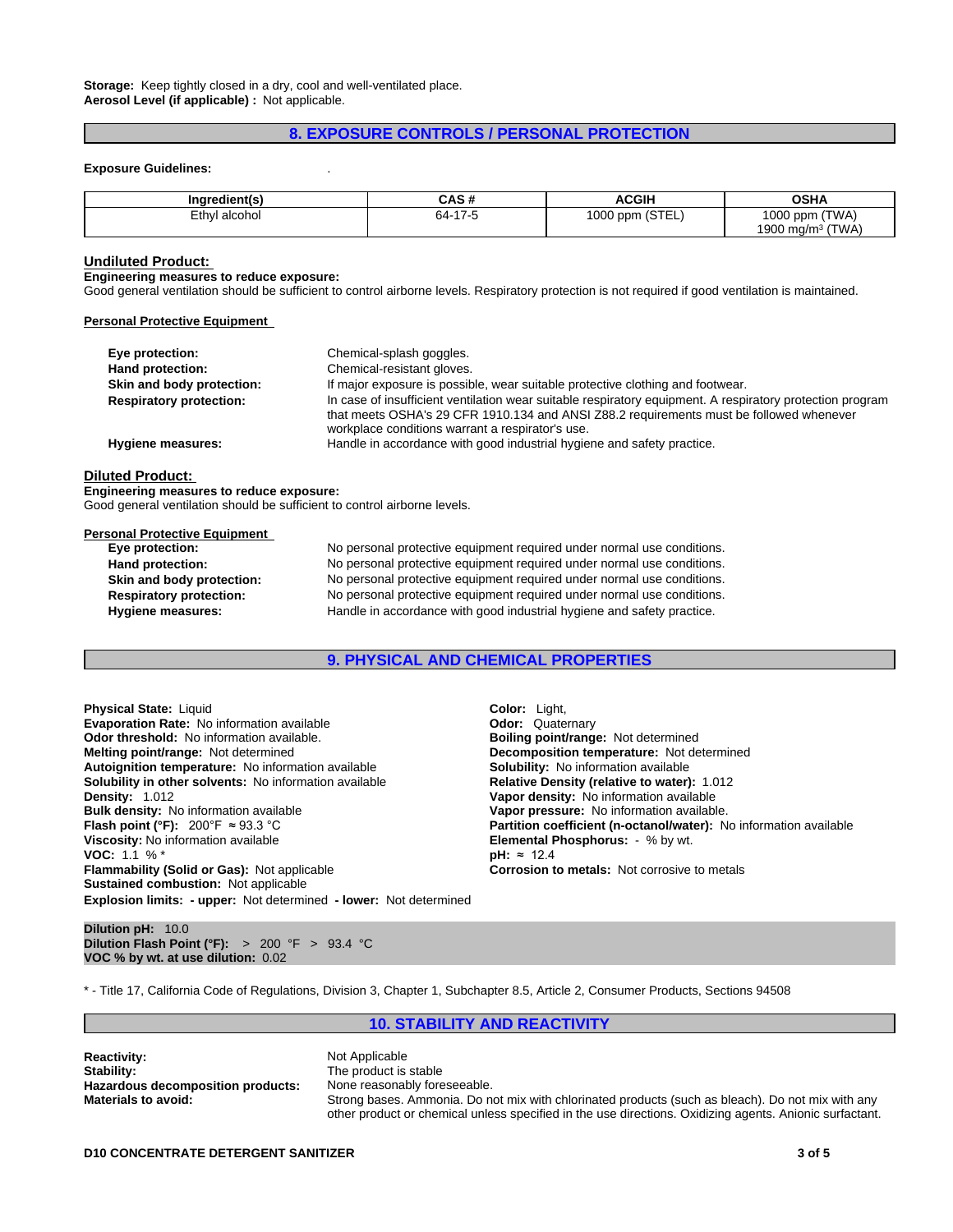### **11. TOXICOLOGICAL INFORMATION**

### **Information on likely routes of exposure:**

Skin contact, Inhalation, Ingestion, Eye contact

#### **Delayed, immediate, or chronic effects and symptoms from short and long-term exposure**

**Skin contact:** Corrosive. Causes severe burns. Symptoms may include burns, blisters, redness and pain (which may be delayed). **Eye contact:** Corrosive. Causes serious eye damage. Symptoms may include pain, burning sensation, redness, watering, blurred vision or loss of vision.

**Ingestion:** Causes burns/ serious damage to mouth, throat and stomach. Symptoms may include stomach pain and nausea. **Inhalation:** May cause irritation and corrosive effects to nose, throat and respiratory tract. Symptoms may include coughing and difficulty breathing.

**Sensitization:** No known effects.

**Target Organs (SE):** None known

**Target Organs (RE):** Repeated or prolonged exposure to some of the chemicals in this product may cause damage to the respiratory system

**Carcinogen Listings:** Ethyl alcohol is only classified as an IARC 1 carcinogen and California Prop 65 chemical when it is meant for ingestion in alcoholic beverages. We do not produce alcoholic beverages; therefore it is not considered a carcinogen in our products.

### **Numerical measures of toxicity**

| ATE - Oral (mg/kg):             | 4200  |
|---------------------------------|-------|
| ATE - Dermal (mg/kg):           | >5000 |
| ATE - Inhalatory, mists (mq/l): |       |

**12. ECOLOGICAL INFORMATION**

**Ecotoxicity:** No information available.

#### **Persistence and Degradability:** No information available.

**Bioaccumulation:** No information available.

### **13. DISPOSAL CONSIDERATIONS**

Do not contaminate water, food, or feed by storage or disposal.

### **Waste from residues / unused products (undiluted product):**

This product, as sold, if discarded or disposed, is a hazardous waste according to Federal regulations (40 CFR 261.4 (b)(4)). Under RCRA, it is the responsibility of the user of the product to determine, at the time of disposal, whether the waste solution meets RCRA criteria for hazardous waste. Dispose in compliance with all Federal, state, provincial, and local laws and regulations.

#### **Waste from residues / unused products (diluted product):**

This product, when diluted as stated on this SDS, is not a hazardous waste according to Federal regulations (40 CFR 261.4 (b)(4)). Under RCRA, it is the responsibility of the user of the product to determine, at the time of disposal, whether the waste solution meets RCRA criteria for hazardous waste. Dispose in compliance with all Federal, state, provincial, and local laws and regulations.

**Pesticide Storage:** Refer to product label.

**Pesticide Disposal:** Refer to product label.

**Container Disposal:** Refer to product label.

**RCRA Hazard Class (undiluted product):** D002 Corrosive Waste.